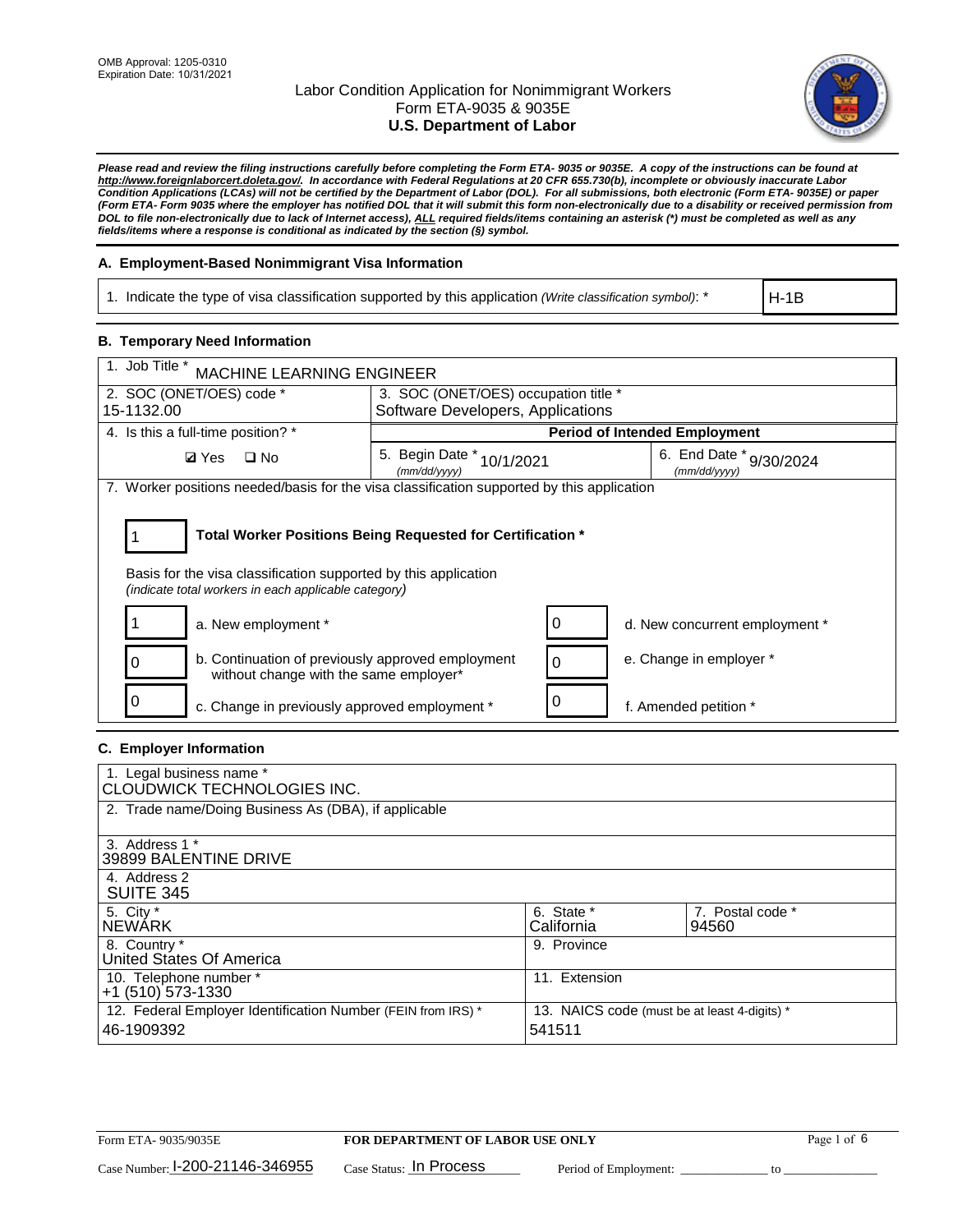

## **D. Employer Point of Contact Information**

**Important Note**: The information contained in this Section must be that of an employee of the employer who is authorized to act on behalf of the employer in labor certification matters. The information in this Section must be different from the agent or attorney information listed in Section E, unless the attorney is an employee of the employer.

| 1. Contact's last (family) name *                   | 2. First (given) name * |                          | 3. Middle name(s)         |
|-----------------------------------------------------|-------------------------|--------------------------|---------------------------|
| <b>CHHABRA</b>                                      | <b>MANINDER</b>         |                          | <b>SINGH</b>              |
| 4. Contact's job title *<br>CHIEF EXECUTIVE OFFICER |                         |                          |                           |
| 5. Address 1 *<br>39899 BALENTINE DRIVE             |                         |                          |                           |
| 6. Address 2<br><b>SUITE 345</b>                    |                         |                          |                           |
| 7. City *<br><b>NEWÁRK</b>                          |                         | 8. State *<br>California | 9. Postal code *<br>94560 |
| 10. Country *<br>United States Of America           |                         | 11. Province             |                           |
| 12. Telephone number *                              | Extension<br>13.        | 14. E-Mail address       |                           |
| +1 (510) 573-1330                                   |                         | MANI@CLOUDWICK.COM       |                           |

## **E. Attorney or Agent Information (If applicable)**

**Important Note**: The employer authorizes the attorney or agent identified in this section to act on its behalf in connection with the filing of this application.

| 1. Is the employer represented by an attorney or agent in the filing of this application? *<br>If "Yes," complete the remainder of Section E below. | <b>Ø</b> Yes<br>$\square$ No |                 |                          |                               |                              |                                                      |  |
|-----------------------------------------------------------------------------------------------------------------------------------------------------|------------------------------|-----------------|--------------------------|-------------------------------|------------------------------|------------------------------------------------------|--|
| 3. First (given) name $\S$<br>4. Middle name(s)<br>2. Attorney or Agent's last (family) name §                                                      |                              |                 |                          |                               |                              |                                                      |  |
| AHLUWALIA                                                                                                                                           |                              | <b>INDERJIT</b> |                          |                               | <b>SINGH</b>                 |                                                      |  |
| 5. Address 1 §<br>1871 THE ALAMEDA                                                                                                                  |                              |                 |                          |                               |                              |                                                      |  |
| 6. Address 2<br>SUITE 333                                                                                                                           |                              |                 |                          |                               |                              |                                                      |  |
| 7. City §<br>SAN JOSE                                                                                                                               |                              |                 | 8. State §<br>California |                               | 95126                        | 9. Postal code §                                     |  |
| 10. Country §<br>11. Province<br>United States Of America                                                                                           |                              |                 |                          |                               |                              |                                                      |  |
| 12. Telephone number §                                                                                                                              |                              | 13. Extension   |                          | 14. E-Mail address            |                              |                                                      |  |
| +1 (408) 981-7696                                                                                                                                   |                              |                 |                          | INDER@AHLUWALIA-FIRM.COM      |                              |                                                      |  |
| 15. Law firm/Business name §                                                                                                                        |                              |                 |                          |                               | 16. Law firm/Business FEIN § |                                                      |  |
| THE AHLUWALIA FIRM                                                                                                                                  |                              |                 |                          | 26-2910905                    |                              |                                                      |  |
| 17. State Bar number (only if attorney) §                                                                                                           |                              |                 |                          | standing (only if attorney) § |                              | 18. State of highest court where attorney is in good |  |
| 26168                                                                                                                                               |                              |                 | Tennessee                |                               |                              |                                                      |  |
| 19. Name of the highest State court where attorney is in good standing (only if attorney) §                                                         |                              |                 |                          |                               |                              |                                                      |  |
| TENNESSEE SUPREME COURT                                                                                                                             |                              |                 |                          |                               |                              |                                                      |  |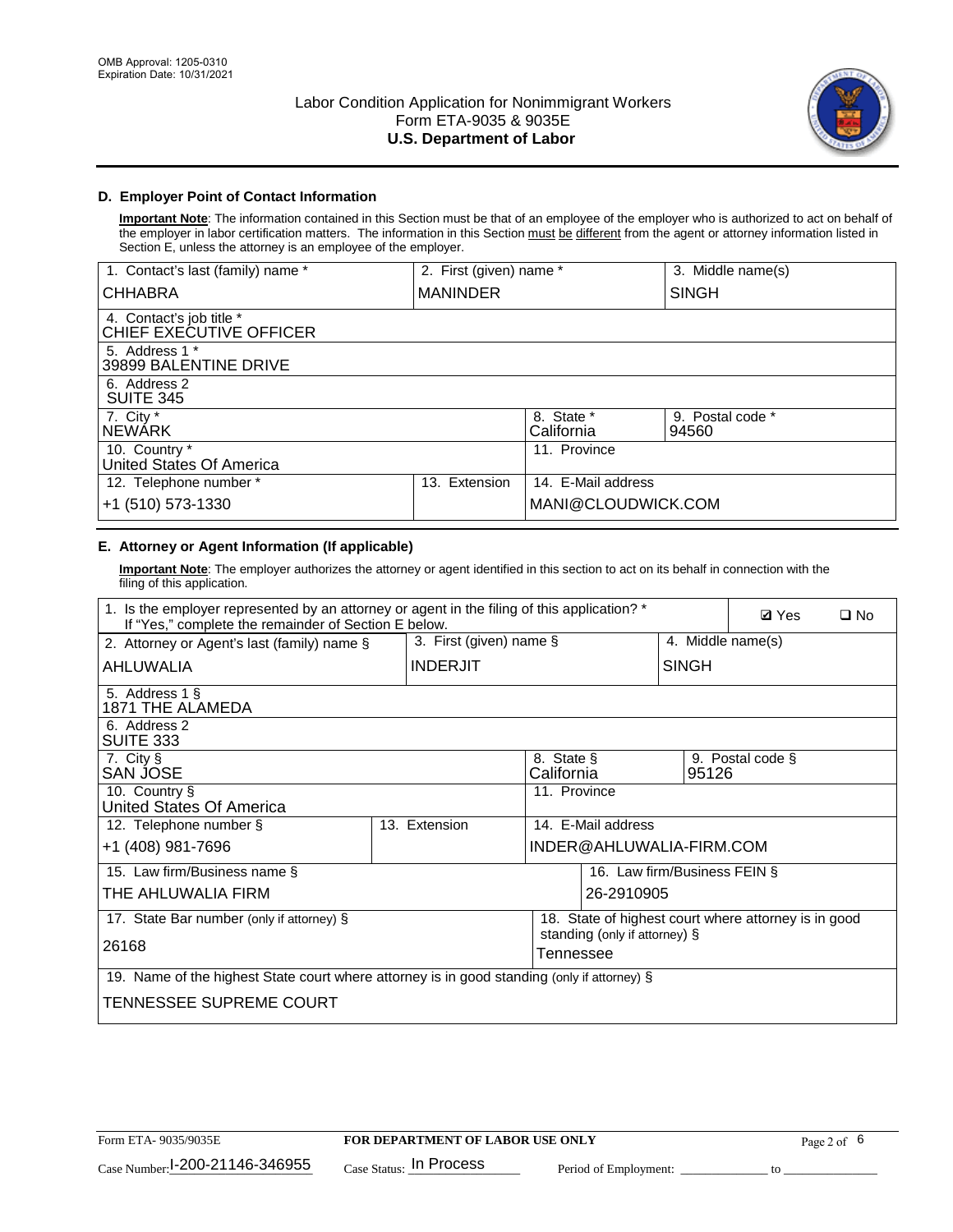

#### **F. Employment and Wage Information**

**Important Note**: The employer must define the intended place(s) of employment with as much geographic specificity as possible. Each intended place(s) of employment listed below must be the worksite or physical location where the work will actually be performed and cannot be a P.O. Box. The employer must identify all intended places of employment, including those of short duration, on the LCA. 20 CFR 655.730(c)(5). If the employer is submitting this form non-electronically and the work is expected to be performed in more than one location, an attachment must be submitted in order to complete this section. An employer has the option to use either a single Form ETA-9035/9035E or multiple forms to disclose all intended places of employment. If the employer has more than ten (10) intended places of employment at the time of filing this application, the employer must file as many additional LCAs as are necessary to list all intended places of employment. See the form instructions for further information about identifying all intended places of employment.

#### a.*Place of Employment Information* 1

|                                                                              | 1. Enter the estimated number of workers that will perform work at this place of employment under<br>the LCA.*                 |  | 1                                        |                      |                          |             |  |  |
|------------------------------------------------------------------------------|--------------------------------------------------------------------------------------------------------------------------------|--|------------------------------------------|----------------------|--------------------------|-------------|--|--|
|                                                                              | 2. Indicate whether the worker(s) subject to this LCA will be placed with a secondary entity at this<br>place of employment. * |  |                                          |                      | $\Box$ Yes               | <b>Ø</b> No |  |  |
|                                                                              | 3. If "Yes" to question 2, provide the legal business name of the secondary entity. §                                          |  |                                          |                      |                          |             |  |  |
|                                                                              | 4. Address 1 *                                                                                                                 |  |                                          |                      |                          |             |  |  |
|                                                                              | 1200 SUNRISE ROAD                                                                                                              |  |                                          |                      |                          |             |  |  |
|                                                                              | 5. Address 2<br><b>APARTMENT 1305</b>                                                                                          |  |                                          |                      |                          |             |  |  |
| 6. City $*$                                                                  | ROUND ROCK                                                                                                                     |  | 7. County *<br>Williamson                |                      |                          |             |  |  |
|                                                                              | 9. Postal code *<br>8. State/District/Territory *<br>Texas<br>78664                                                            |  |                                          |                      |                          |             |  |  |
| 10. Wage Rate Paid to Nonimmigrant Workers *<br>10a. Per: (Choose only one)* |                                                                                                                                |  |                                          |                      |                          |             |  |  |
|                                                                              | □ Hour □ Week □ Bi-Weekly □ Month ☑ Year<br>From* \$120000 00 To: \$<br>150000 00                                              |  |                                          |                      |                          |             |  |  |
|                                                                              | 11. Prevailing Wage Rate *<br>11a. Per: (Choose only one)*                                                                     |  |                                          |                      |                          |             |  |  |
|                                                                              | $\sin 87589$ 00                                                                                                                |  | □ Hour □ Week □ Bi-Weekly □ Month ☑ Year |                      |                          |             |  |  |
|                                                                              | Questions 12-14. Identify the source used for the prevailing wage (PW) (check and fully complete only one): *                  |  |                                          |                      |                          |             |  |  |
| 12.                                                                          | A Prevailing Wage Determination (PWD) issued by the Department of Labor                                                        |  |                                          |                      | a. PWD tracking number § |             |  |  |
| 13.<br>$\mathbf v$                                                           | A PW obtained independently from the Occupational Employment Statistics (OES) Program                                          |  |                                          |                      |                          |             |  |  |
|                                                                              | a. Wage Level (check one): §                                                                                                   |  |                                          | b. Source Year §     |                          |             |  |  |
|                                                                              | பெ<br>$\square$ $\square$<br>$\square$ IV<br>$\Box$ N/A<br>□⊥                                                                  |  |                                          | 7/1/2020 - 6/30/2021 |                          |             |  |  |
| 14.                                                                          | A PW obtained using another legitimate source (other than OES) or an independent authoritative source                          |  |                                          |                      |                          |             |  |  |
|                                                                              | a. Source Type (check one): §<br>b. Source Year §                                                                              |  |                                          |                      |                          |             |  |  |
|                                                                              | $\Box$ CBA<br>$\Box$ DBA<br>$\square$ SCA<br>$\Box$ Other/ PW Survey                                                           |  |                                          |                      |                          |             |  |  |
|                                                                              | c. If responded "Other/ PW Survey" in question 14.a, enter the name of the survey producer or publisher §                      |  |                                          |                      |                          |             |  |  |
|                                                                              |                                                                                                                                |  |                                          |                      |                          |             |  |  |
|                                                                              | d. If responded "Other/ PW Survey" in question 14.a, enter the title or name of the PW survey §                                |  |                                          |                      |                          |             |  |  |
|                                                                              |                                                                                                                                |  |                                          |                      |                          |             |  |  |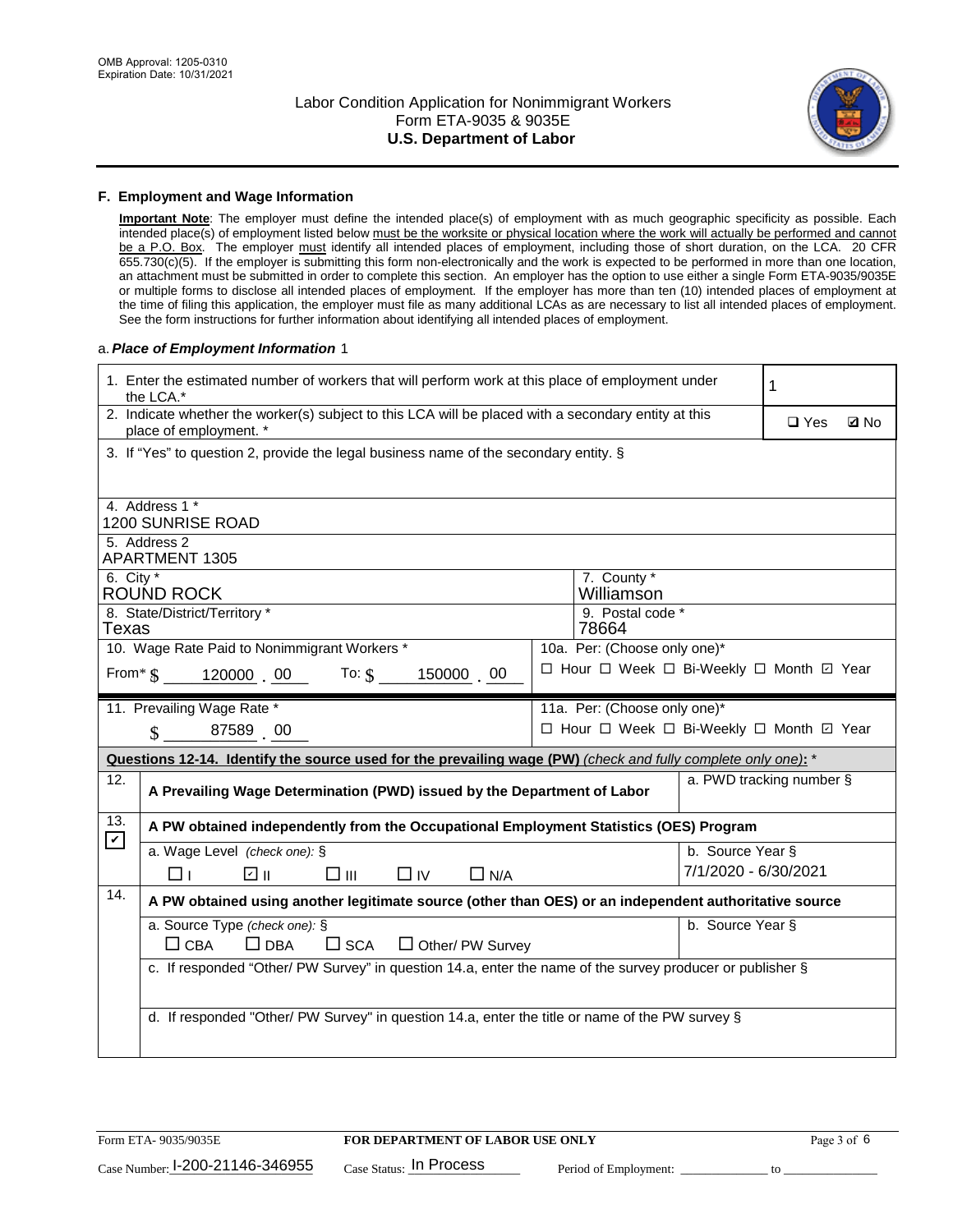

## **G. Employer Labor Condition Statements**

! *Important Note:* In order for your application to be processed, you MUST read Section G of the Form ETA-9035CP - General Instructions for the 9035 & 9035E under the heading "Employer Labor Condition Statements" and agree to all four (4) labor condition statements summarized below:

- (1) **Wages:** The employer shall pay nonimmigrant workers at least the prevailing wage or the employer's actual wage, whichever is higher, and pay for non-productive time. The employer shall offer nonimmigrant workers benefits and eligibility for benefits provided as compensation for services on the same basis as the employer offers to U.S. workers. The employer shall not make deductions to recoup a business expense(s) of the employer including attorney fees and other costs connected to the performance of H-1B, H-1B1, or E-3 program functions which are required to be performed by the employer. This includes expenses related to the preparation and filing of this LCA and related visa petition information. 20 CFR 655.731;
- (2) **Working Conditions:** The employer shall provide working conditions for nonimmigrants which will not adversely affect the working conditions of workers similarly employed. The employer's obligation regarding working conditions shall extend for the duration of the validity period of the certified LCA or the period during which the worker(s) working pursuant to this LCA is employed by the employer, whichever is longer. 20 CFR 655.732;
- (3) **Strike, Lockout, or Work Stoppage:** At the time of filing this LCA, the employer is not involved in a strike, lockout, or work stoppage in the course of a labor dispute in the occupational classification in the area(s) of intended employment. The employer will notify the Department of Labor within 3 days of the occurrence of a strike or lockout in the occupation, and in that event the LCA will not be used to support a petition filing with the U.S. Citizenship and Immigration Services (USCIS) until the DOL Employment and Training Administration (ETA) determines that the strike or lockout has ended. 20 CFR 655.733; and
- (4) **Notice:** Notice of the LCA filing was provided no more than 30 days before the filing of this LCA or will be provided on the day this LCA is filed to the bargaining representative in the occupation and area of intended employment, or if there is no bargaining representative, to workers in the occupation at the place(s) of employment either by electronic or physical posting. This notice was or will be posted for a total period of 10 days, except that if employees are provided individual direct notice by e-mail, notification need only be given once. A copy of the notice documentation will be maintained in the employer's public access file. A copy of this LCA will be provided to each nonimmigrant worker employed pursuant to the LCA. The employer shall, no later than the date the worker(s) report to work at the place(s) of employment, provide a signed copy of the certified LCA to the worker(s) working pursuant to this LCA. 20 CFR 655.734.

1. **I have read and agree to** Labor Condition Statements 1, 2, 3, and 4 above and as fully explained in Section G of the Form ETA-9035CP – General Instructions for the 9035 & 9035E and the Department's regulations at 20 CFR 655 Subpart H. \*

**Ø**Yes ロNo

## **H. Additional Employer Labor Condition Statements –H-1B Employers ONLY**

!**Important Note***:* In order for your H-1B application to be processed, you MUST read Section H – Subsection 1 of the Form ETA 9035CP – General Instructions for the 9035 & 9035E under the heading "Additional Employer Labor Condition Statements" and answer the questions below.

#### *a. Subsection 1*

| 1. At the time of filing this LCA, is the employer H-1B dependent? §                                                                                                                                                                                                      | ⊡ Yes        | □ No      |              |  |
|---------------------------------------------------------------------------------------------------------------------------------------------------------------------------------------------------------------------------------------------------------------------------|--------------|-----------|--------------|--|
| 2. At the time of filing this LCA, is the employer a willful violator? $\S$                                                                                                                                                                                               | $\Box$ Yes   | ⊡ No      |              |  |
| 3. If "Yes" is marked in questions H.1 and/or H.2, you must answer "Yes" or "No" regarding<br>whether the employer will use this application ONLY to support H-1B petitions or extensions of<br>status for exempt H-1B nonimmigrant workers? §                            | <b>☑</b> Yes | $\Box$ No |              |  |
| 4. If "Yes" is marked in question H.3, identify the statutory basis for the<br>$\Box$ \$60,000 or higher annual wage<br>exemption of the H-1B nonimmigrant workers associated with this<br>□ Master's Degree or higher in related specialty<br><b>Both</b><br>LCA. §<br>☑ |              |           |              |  |
| H-1B Dependent or Willful Violator Employers -Master's Degree or Higher Exemptions ONLY                                                                                                                                                                                   |              |           |              |  |
| 5. Indicate whether a completed Appendix A is attached to this LCA covering any H-1B<br>nonimmigrant worker for whom the statutory exemption will be based <b>ONLY</b> on attainment of a<br>Master's Degree or higher in related specialty. §                            | $\Box$ Yes   | ⊟ No      | <b>Q</b> N/A |  |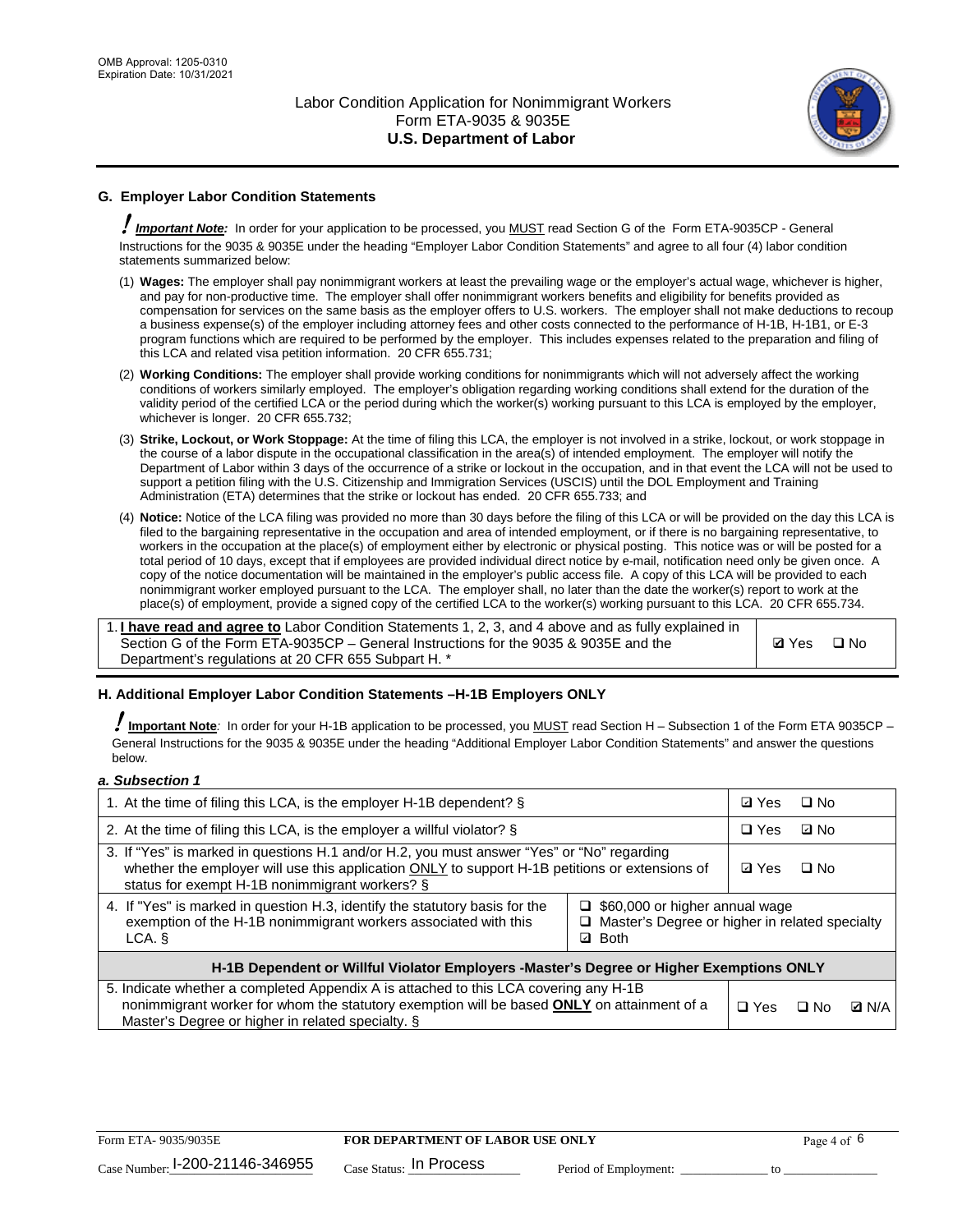

**If you marked "Yes" to questions H.a.1 (H-1B dependent) and/or H.a.2 (H-1B willful violator) and "No" to question H.a.3 (exempt H-1B nonimmigrant workers), you MUST read Section H – Subsection 2 of the Form ETA 9035CP – General Instructions for the 9035 & 9035E under the heading "Additional Employer Labor Condition Statements" and indicate your agreement to all three (3) additional statements summarized below.**

#### *b. Subsection 2*

- A. **Displacement:** An H-1B dependent or willful violator employer is prohibited from displacing a U.S. worker in its own workforce within the period beginning 90 days before and ending 90 days after the date of filing of the visa petition. 20 CFR 655.738(c);
- B. **Secondary Displacement:** An H-1B dependent or willful violator employer is prohibited from placing an H-1B nonimmigrant worker(s) with another/secondary employer where there are indicia of an employment relationship between the nonimmigrant worker(s) and that other/secondary employer (thus possibly affecting the jobs of U.S. workers employed by that other employer), unless and until the employer subject to this LCA makes the inquiries and/or receives the information set forth in 20 CFR 655.738(d)(5) concerning that other/secondary employer's displacement of similarly employed U.S. workers in its workforce within the period beginning 90 days before and ending 90 days after the date of such placement. 20 CFR 655.738(d). Even if the required inquiry of the secondary employer is made, the H-1B dependent or willful violator employer will be subject to a finding of a violation of the secondary displacement prohibition if the secondary employer, in fact, displaces any U.S. worker(s) during the applicable time period; and
- C. **Recruitment and Hiring:** Prior to filing this LCA or any petition or request for extension of status for nonimmigrant worker(s) supported by this LCA, the H-1B dependent or willful violator employer must take good faith steps to recruit U.S. workers for the job(s) using procedures that meet industry-wide standards and offer compensation that is at least as great as the required wage to be paid to the nonimmigrant worker(s) pursuant to 20 CFR 655.731(a). The employer must offer the job(s) to any U.S. worker who applies and is equally or better qualified for the job than the nonimmigrant worker. 20 CFR 655.739.

| 6. I have read and agree to Additional Employer Labor Condition Statements A, B, and C above and |       |           |
|--------------------------------------------------------------------------------------------------|-------|-----------|
| as fully explained in Section H – Subsections 1 and 2 of the Form ETA 9035CP – General           | □ Yes | $\Box$ No |
| Instructions for the 9035 & 9035E and the Department's regulations at 20 CFR 655 Subpart H. §    |       |           |

## **I. Public Disclosure Information**

! **Important Note***:* You must select one or both of the options listed in this Section.

| 1. Public disclosure information in the United States will be kept at: * |  |  |  |  |  |  |  |  |
|--------------------------------------------------------------------------|--|--|--|--|--|--|--|--|
|--------------------------------------------------------------------------|--|--|--|--|--|--|--|--|

**sqrt** Employer's principal place of business □ Place of employment

## **J. Notice of Obligations**

A. Upon receipt of the certified LCA, the employer must take the following actions:

- o Print and sign a hard copy of the LCA if filing electronically (20 CFR 655.730(c)(3));<br>
Maintain the original signed and certified LCA in the employer's files (20 CFR 655.7
- Maintain the original signed and certified LCA in the employer's files (20 CFR 655.705(c)(2); 20 CFR 655.730(c)(3); and 20 CFR 655.760); and
- o Make a copy of the LCA, as well as necessary supporting documentation required by the Department of Labor regulations, available for public examination in a public access file at the employer's principal place of business in the U.S. or at the place of employment within one working day after the date on which the LCA is filed with the Department of Labor (20 CFR 655.705(c)(2) and 20 CFR 655.760).
- B. The employer must develop sufficient documentation to meet its burden of proof with respect to the validity of the statements made in its LCA and the accuracy of information provided, in the event that such statement or information is challenged (20 CFR 655.705(c)(5) and 20 CFR 655.700(d)(4)(iv)).
- C. The employer must make this LCA, supporting documentation, and other records available to officials of the Department of Labor upon request during any investigation under the Immigration and Nationality Act (20 CFR 655.760 and 20 CFR Subpart I).

*I declare under penalty of perjury that I have read and reviewed this application and that to the best of my knowledge, the*  information contained therein is true and accurate. I understand that to knowingly furnish materially false information in the *preparation of this form and any supplement thereto or to aid, abet, or counsel another to do so is a federal offense punishable by fines, imprisonment, or both (18 U.S.C. 2, 1001,1546,1621).*

| 1. Last (family) name of hiring or designated official *<br><b>CHHABRA</b> |                         | <b>MANINDER</b>                         | 2. First (given) name of hiring or designated official * | 3. Middle initial §<br>S |
|----------------------------------------------------------------------------|-------------------------|-----------------------------------------|----------------------------------------------------------|--------------------------|
| 4. Hiring or designated official title *<br>CHIEF EXECUTIVE OFFICER        |                         |                                         |                                                          |                          |
| 5. Signature *                                                             |                         |                                         | 6. Date signed *                                         |                          |
|                                                                            |                         |                                         |                                                          |                          |
| Form ETA- 9035/9035E                                                       |                         | <b>FOR DEPARTMENT OF LABOR USE ONLY</b> |                                                          | Page 5 of 6              |
| Case Number: 1-200-21146-346955                                            | Case Status: In Process |                                         | Period of Employment:                                    | tΩ                       |